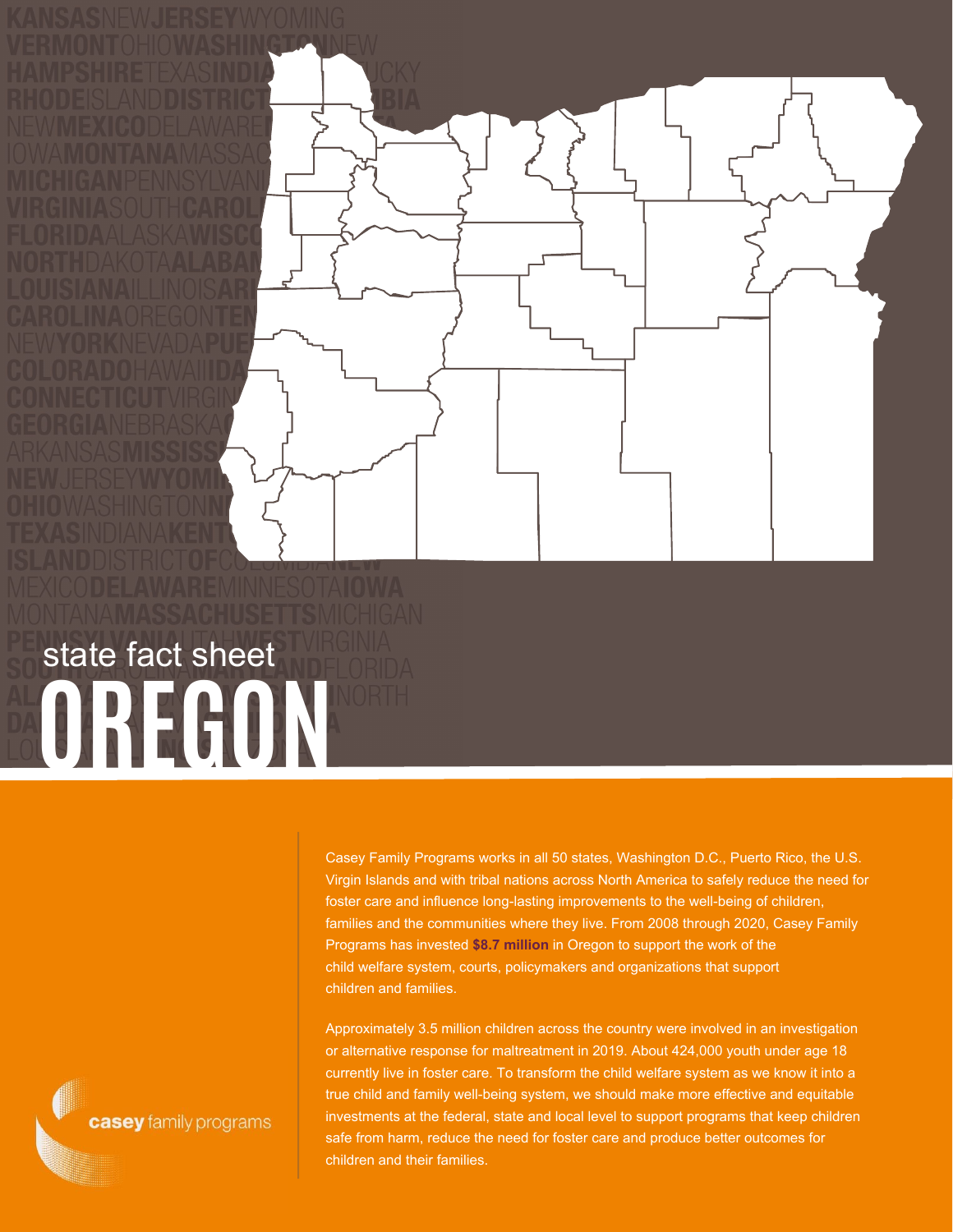We talk about a "foster care system," but the goal is to create a child and family well-being system that prevents abuse and neglect and helps every child grow up safely in his or her own family whenever possible. Rather than waiting for maltreatment to occur, we can improve the safety of children who have come to the attention of child protective services by helping their families with evidence-based and promising practices.

Across Oregon in 2019, approximately:



Most states currently are limited to using the bulk of the \$9.8 billion in dedicated federal child welfare funding only for services related to foster care. The Family First Prevention Services Act of 2018 and the Family First Transition Act of 2019 provide states with the historic opportunity to invest federal funding to support preventive services, including substance abuse, mental health and parental skill training, so more children can remain safely at home. States and tribes now have access to new federal prevention resources to help keep children safe from harm in the first place by helping strengthen their families.

How federal child welfare funding is currently aligned in Oregon\*:



 $\mathbf \Xi$ **CO** kin gs $\mathbf \Xi$ **CO** rtæ r in  $\, >$ c جا  $\mathbf \Xi$ c  $\blacksquare$ 

 $\mathbf{S}$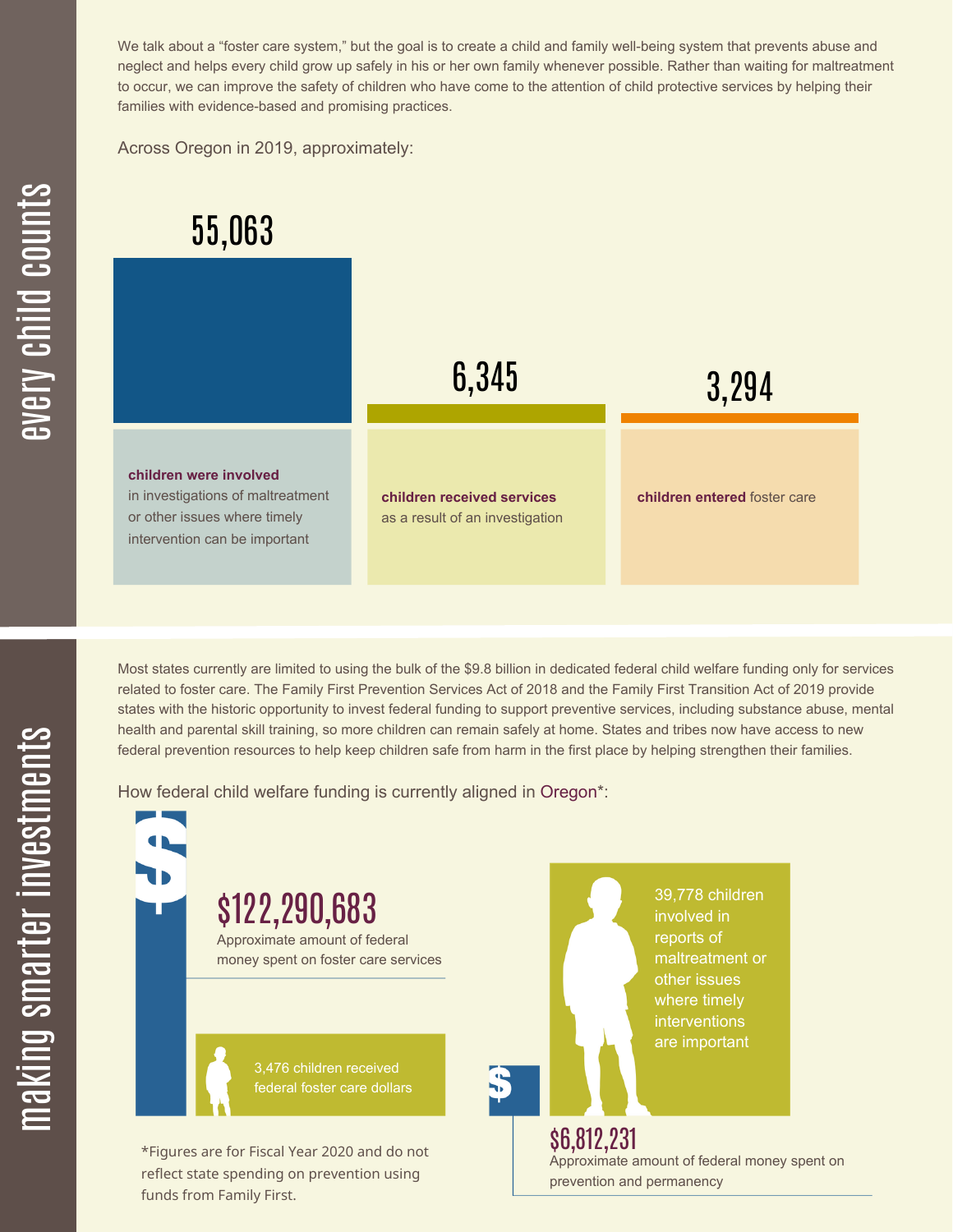Safety and effective response go hand in hand. Most children enter foster care due to neglect and other reasons — not because of physical or sexual abuse. In Oregon, providing targeted and effective interventions as soon as possible, including by accessing new federal resources provided under the Family First Prevention Services Act and the Family First Transition Act, can safely allow children to remain with their families and thrive.

Reasons children in Oregon enter foster care:



\*"Other" includes parental substance abuse, child substance abuse, child disability, child behavior problems, parent death, parent incarceration, caretaker inability to cope, relinquishment or inadequate housing.

94% of children in **Oregon** do not experience a repeat occurrence of maltreatment within six months

 $\overline{\phantom{1}}$  $\overline{\mathbf \Theta}$  $\overline{\mathbf{C}}$ <u>pin</u>  $\overline{\mathbf{C}}$  $\overline{\mathbf{C}}$  $\equiv$  $\overline{\mathbf{c}}$  $\overline{\phantom{0}}$  $\boldsymbol{\mathcal{O}}$ a  $\overrightarrow{\mathbf{e}}$ 

What happens to children who end up in foster care? Most are safely reunited with their own family or extended family. A significant number are adopted. Under the Family First Prevention Services Act, communities can more easily invest in helping more children to grow up in safe, stable families by providing appropriate and timely services prior to the need for removal, or after they return home or have been adopted.

Among children in Oregon who exited foster care in 2019:



Numbers may not equal 100% due to rounding. \*"Other" includes transferred to another agency, ran away or died.